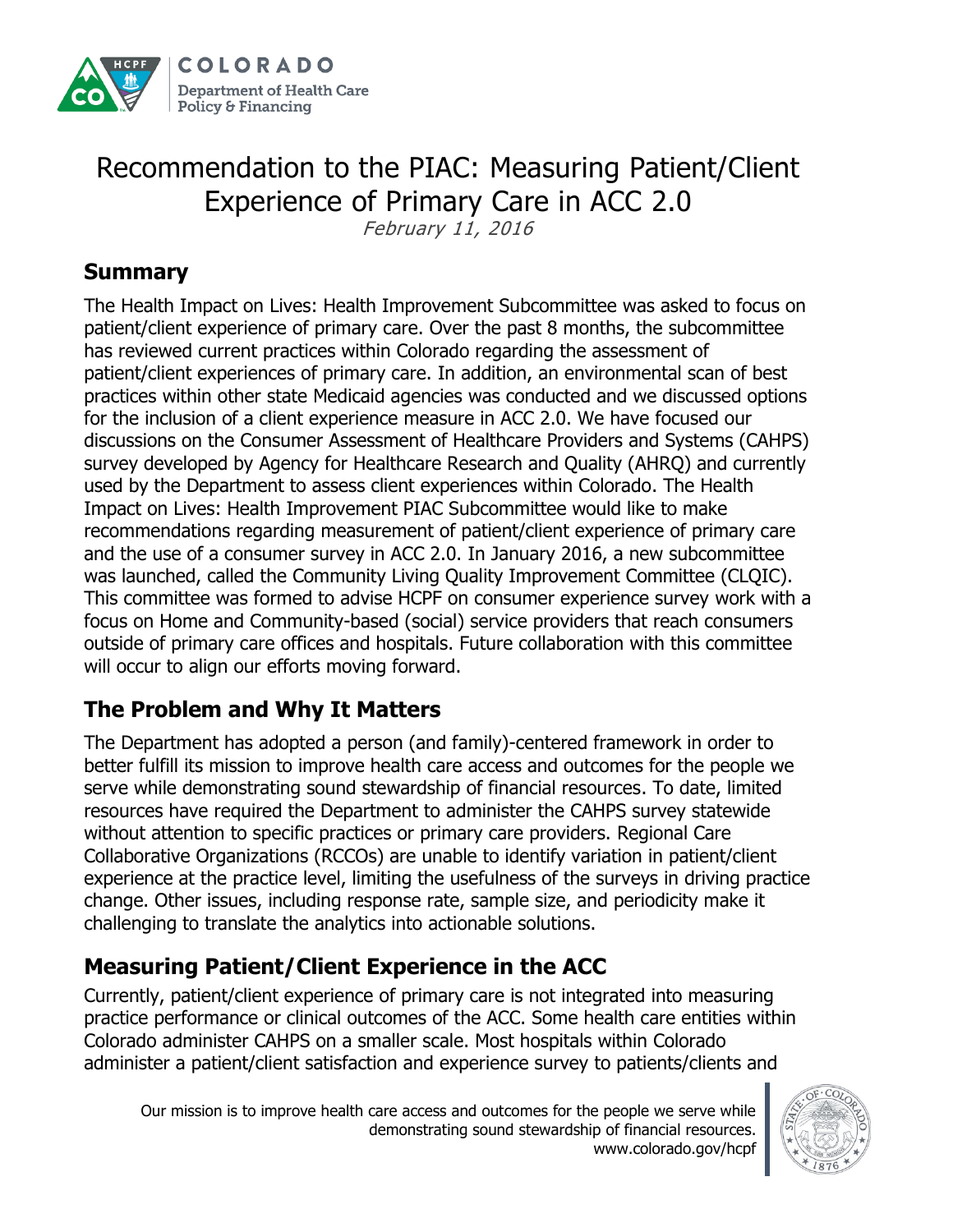## **Funding the CAHPS Survey**

The Department has administered the CAHPS to a sample of Medicaid clients on an annual basis over the past 10 years. The Colorado Health Institute recently reviewed the results of those surveys, establishing baselines for performance, but findings show little variation between RCCOs.

Baseline Performance Data:

- 1. 62% of ACC respondents reported that their health was good or excellent.
- 2. 57% of ACC respondents reported that their personal physician provided excellent care.
- 3. 72% of ACC respondents reported that their care was coordinated among all of their providers.
- 4. 57% of ACC respondents indicated that their personal physician's office talked to them about what to do if they needed care during evenings, weekends and holidays.

#### **Recommended Action**

The subcommittee recommends:

- The Department and the Regional Accountable Entities (RAEs) should work with community partners, clients, etc. to identify a validated common survey (or set of survey instruments) and methodology for annual administration within the ACC.
- In order to make the survey actionable, the survey data should be able to be analyzed at both the provider and regional levels.
- RAEs should be required to administer and fund patient/client surveys in order to accomplish logistical and financial viability.
- The Department and the RAEs should work with large providers and hospitals to coordinate and leverage any existing patient/client experience of care surveys as well as possible cost sharing.